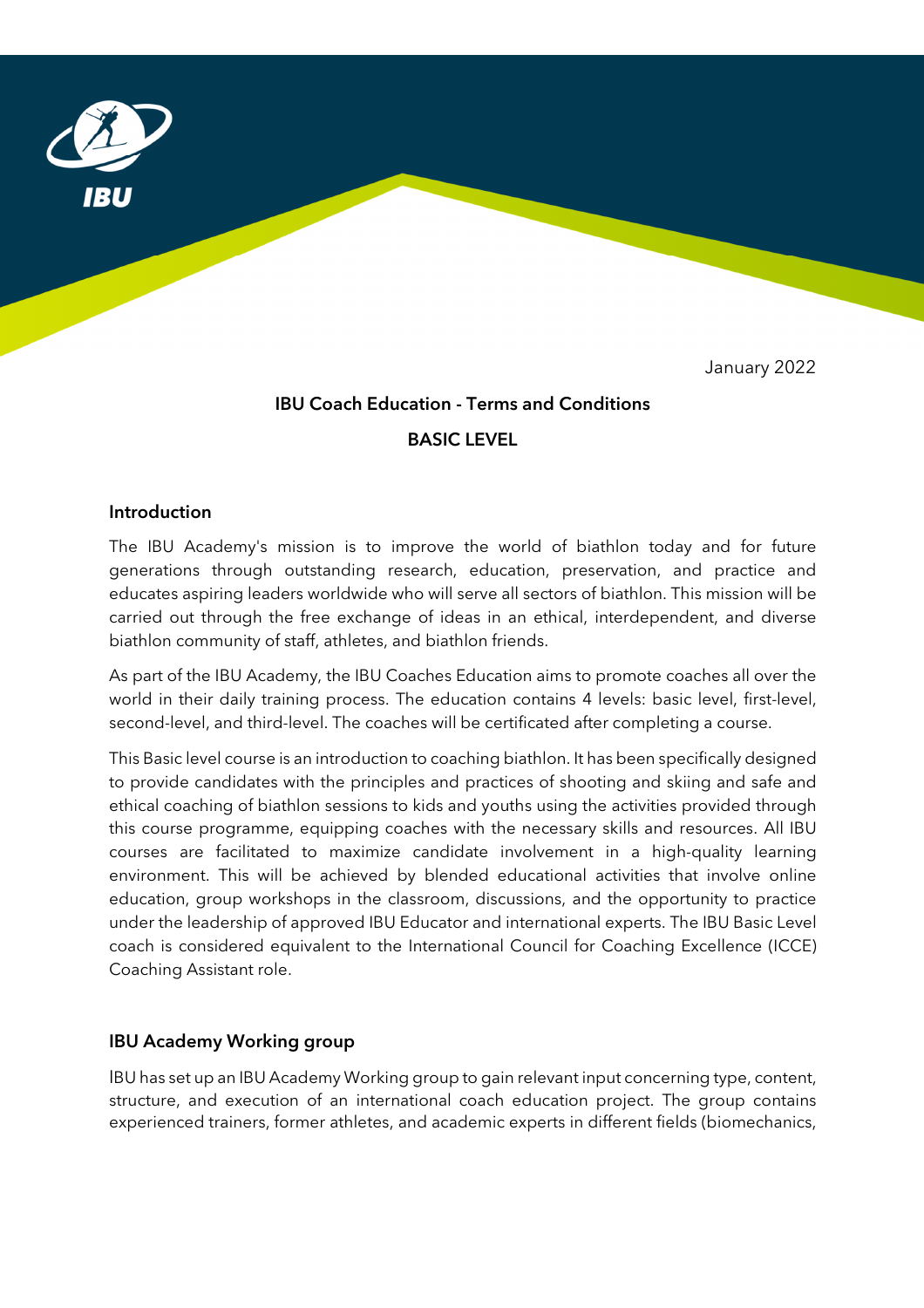

medicine, psychology, education). The working group will meet regularly to discuss and review the content, the structure, lecturers, and the execution of the courses on each level see the online IBU Coaching Framework.

## Content

With the support of the IBU Academy Working group the content of the Basic Course was split up into the following practical and theoretical modules:

- Shooting
- Skiing technique
- **•** Equipment
- Motor Skills Training
- Physiology
- Coaches Soft Skills
- Rules & Competition
- Training Science

Depending on the level of education the content will be adapted. At all levels, the coaches have to fulfill also practical lessons with IBU Educators and practice/mentorship in clubs/NF/IBU IOC Camps. The content of this education can be changed or adapted by the IBU anytime. The current structure of the overall IBU Coaches Education can be found here.

## Application & Participation

NFs may apply for its candidate's participation via the IBU SCOPE online application system. The coaches must provide true, accurate, and complete information in the application form. If the information is incorrect or incomplete the IBU may decline the application. For the Basic course, coaches from C, D, and E NFs development structure are prioritized however the application process is open for all NFs. Each Basic course is limited to a maximum of 20 participants. A minimum of 15 participants is required to run the course. The IBU will announce the deadline for applications on its website, additionally, the NFs will be informed via IBU Scope about the application process. Each NF may nominate a maximum of 2 candidates (1 man, 1 woman). A participant can be replaced not later than two weeks before the first day of the course.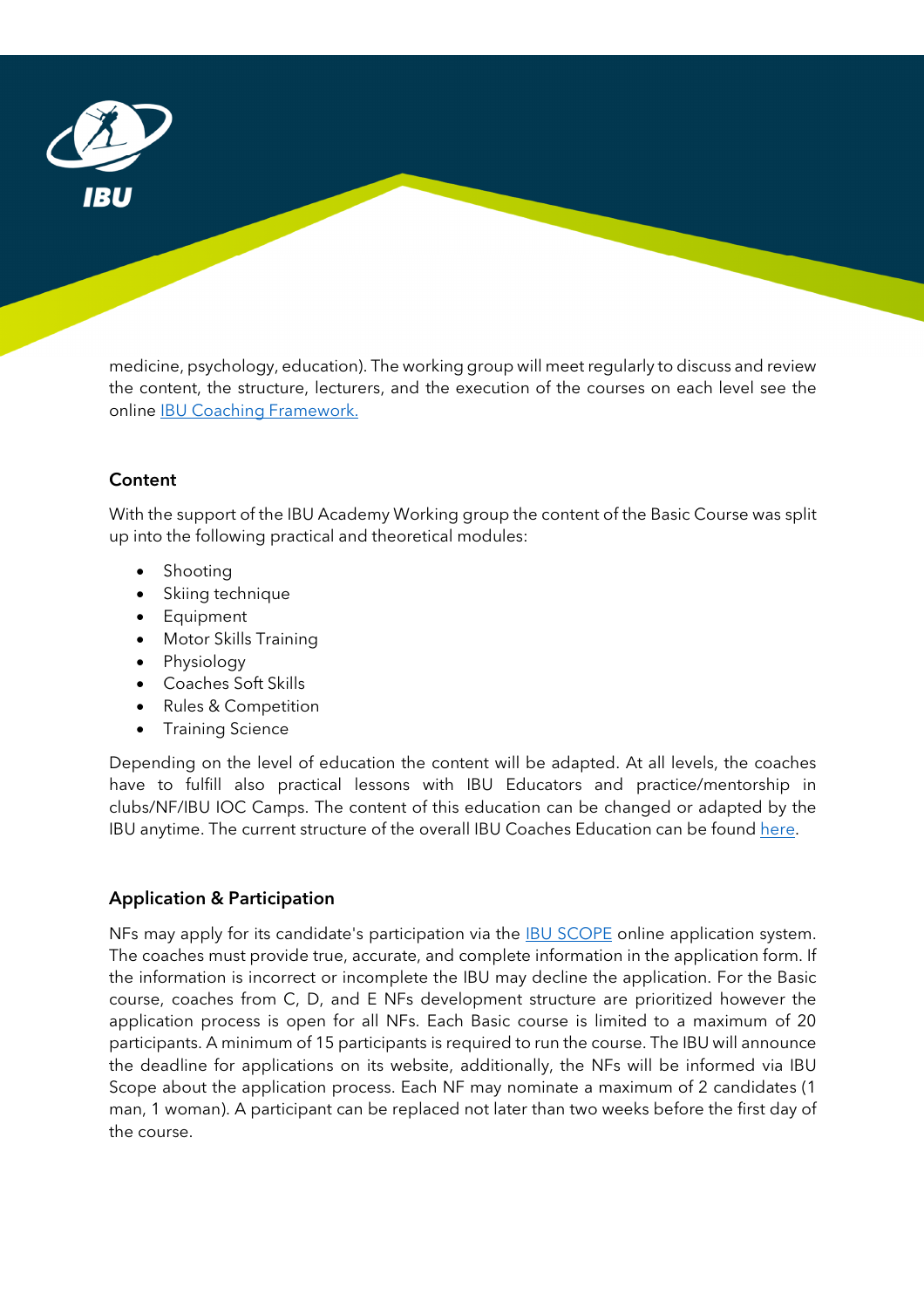

#### Requirements:

- 1. Motivated candidates with basic biathlon knowledge, PE teachers, and former athletes.
- 2. Desire and aptitude for coaching, with a passion for helping and supporting others.
- 3. Demonstrate a communicative of spoken and written skills in English, possibly with a translator present.
- 4. Ability to participate in the course fully and complete all required assessments.
- 5. The ability to complete all online tasks will require access to a computer and internet access to the IBU e-learning platform before, during, and after the face-to-face element of the course.
- 6. It is strongly recommended that candidates have appropriate insurance cover before undertaking any independent coaching practice.
- 7. Potential to make a positive impact on Biathlon Coaching and Development in their region.
- 8. Agree to abide by the IBU coaches' IBU Integrity Code.
- 9. Recommendation by the NF

## E-Learning Platform

The content of the IBU Coaches Education will be provided on the E-Learning Platform "Learning Suite". Participants of the Coaches Education course will get access to this content for the time of their education. On this platform, coaches get access to learning materials and can accomplish assessments if necessary.

Once accepted onto the course, learners will:

- be issued with an IBU e-learning password and username.
- be required to complete online pre-course tasks and assignments within two weeks of being entered into the education hub system. Failure to do this may result in the participant being removed from the course.

## Course Events

The IBU will provide courses for all education levels according to the current syllabus. The syllabus for the basic course you can find here. The courses will be announced by the IBU in time via the Website and IBU SCOPE. The following events are planned for all levels: